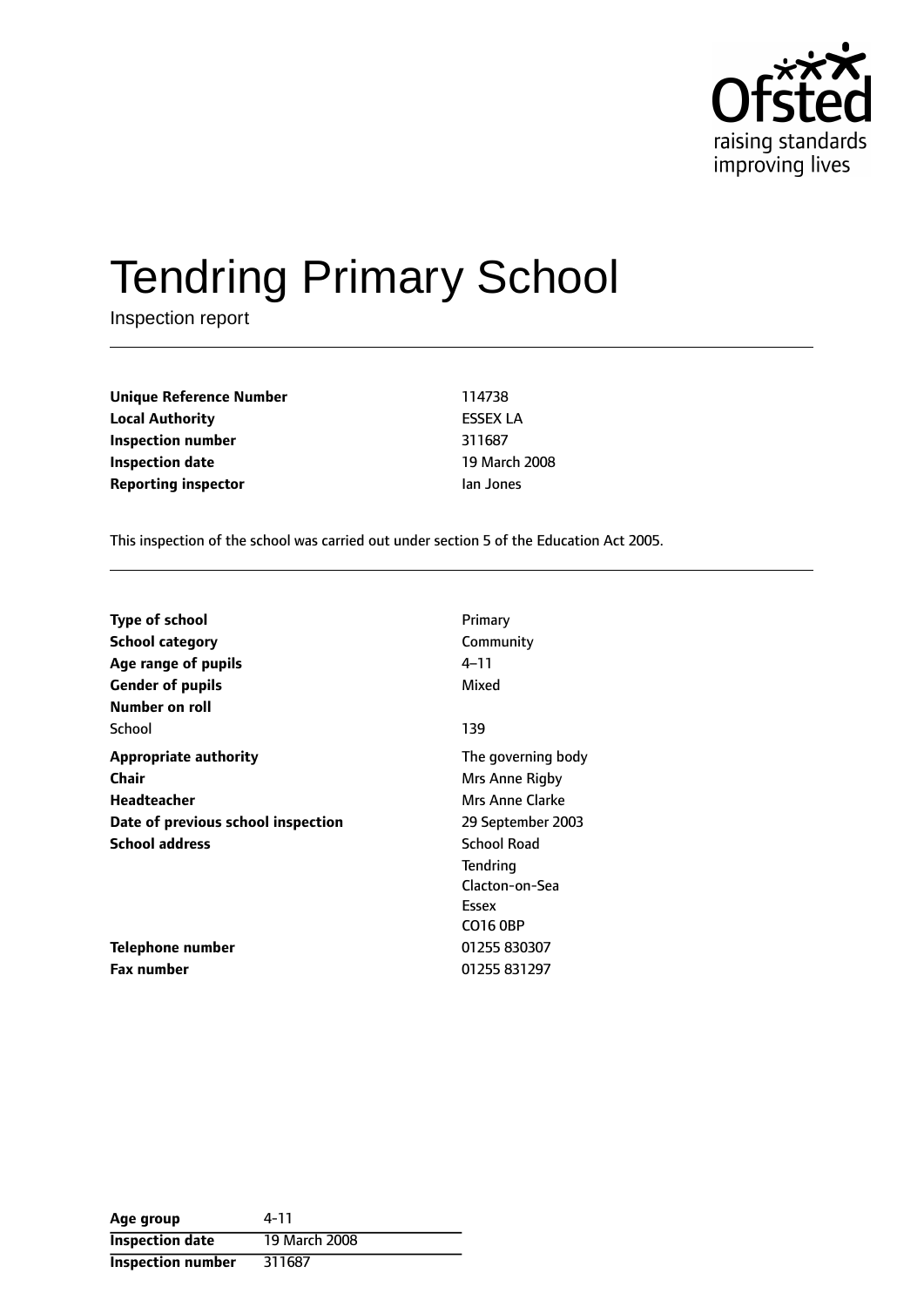.

© Crown copyright 2008

#### Website: www.ofsted.gov.uk

This document may be reproduced in whole or in part for non-commercial educational purposes, provided that the information quoted is reproduced without adaptation and the source and date of publication are stated.

Further copies of this report are obtainable from the school. Under the Education Act 2005, the school must provide a copy of this report free of charge to certain categories of people. A charge not exceeding the full cost of reproduction may be made for any other copies supplied.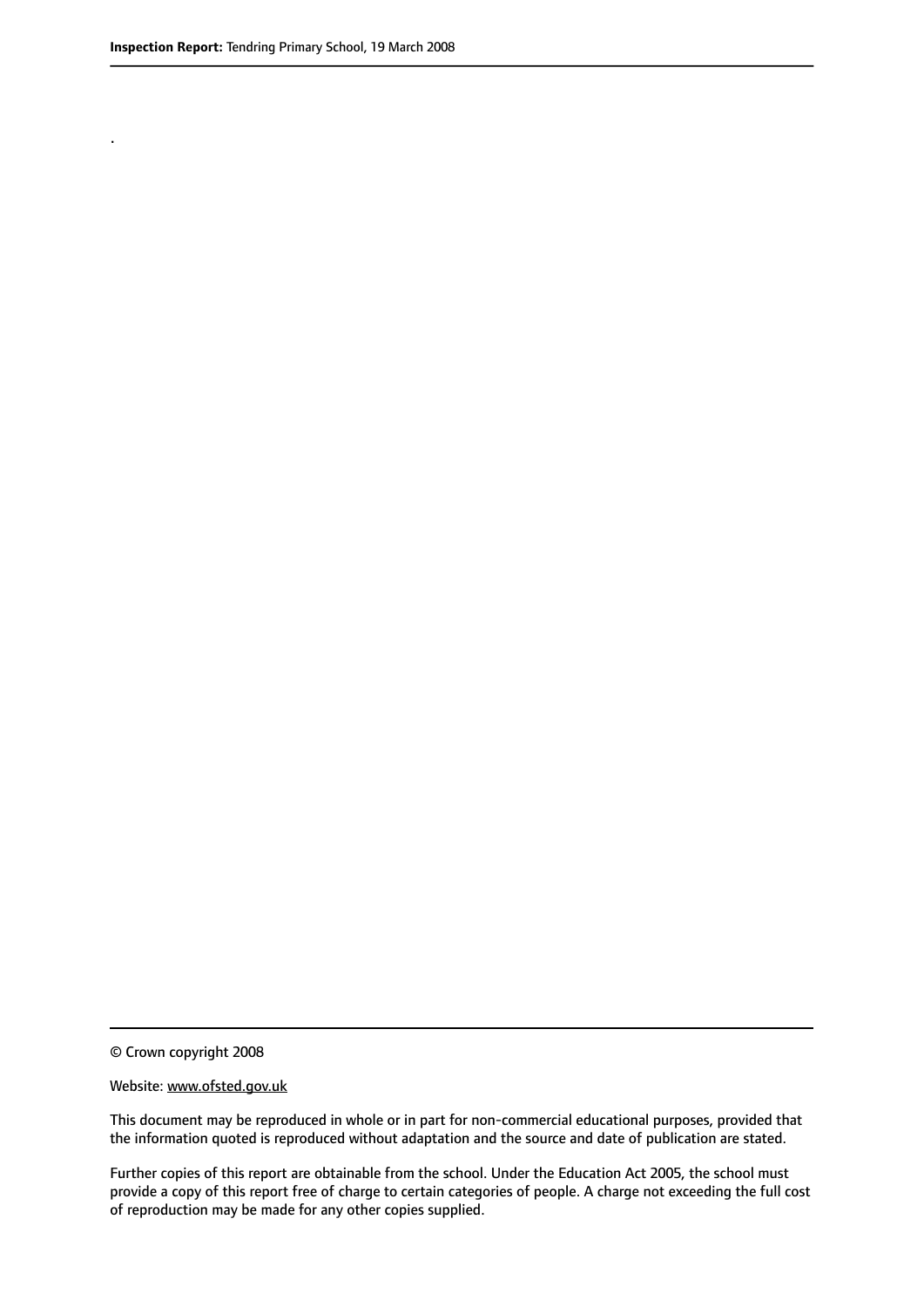# **Introduction**

The inspection was carried out by an Additional Inspector, who evaluated the overall effectiveness of the school and investigated the following issues:

- How effectively the school supports more able pupils, particularly in writing, to achieve their potential.
- Pupils' involvement and understanding of assessment to support learning.
- The impact of the school's leadership in improving aspects of its work.

Evidence was gathered from the observations of lessons, discussions with staff, pupils and governors; parents' questionnaires, examining pupils' work, school assessment data and documentation including the school's self-evaluation. Other aspects of the school's work were not investigated in detail, but the inspector found no evidence to suggest that the school's own assessments, as given in itsself-evaluation, were not justified, and these have been included where appropriate in this report.

## **Description of the school**

This village school is smaller than the average primary school. Very few pupils are eligible for free school meals. The proportion of pupils who need additional support with their learning is below average. When children enter the Foundation Stage their attainment varies from year to year but is broadly in line with national expectations. The school is popular and attracts pupils living outside the village. The school has gained the Healthy Schools and Active Mark awards.

#### **Key for inspection grades**

| Grade 1 | Outstanding  |
|---------|--------------|
| Grade 2 | Good         |
| Grade 3 | Satisfactory |
| Grade 4 | Inadequate   |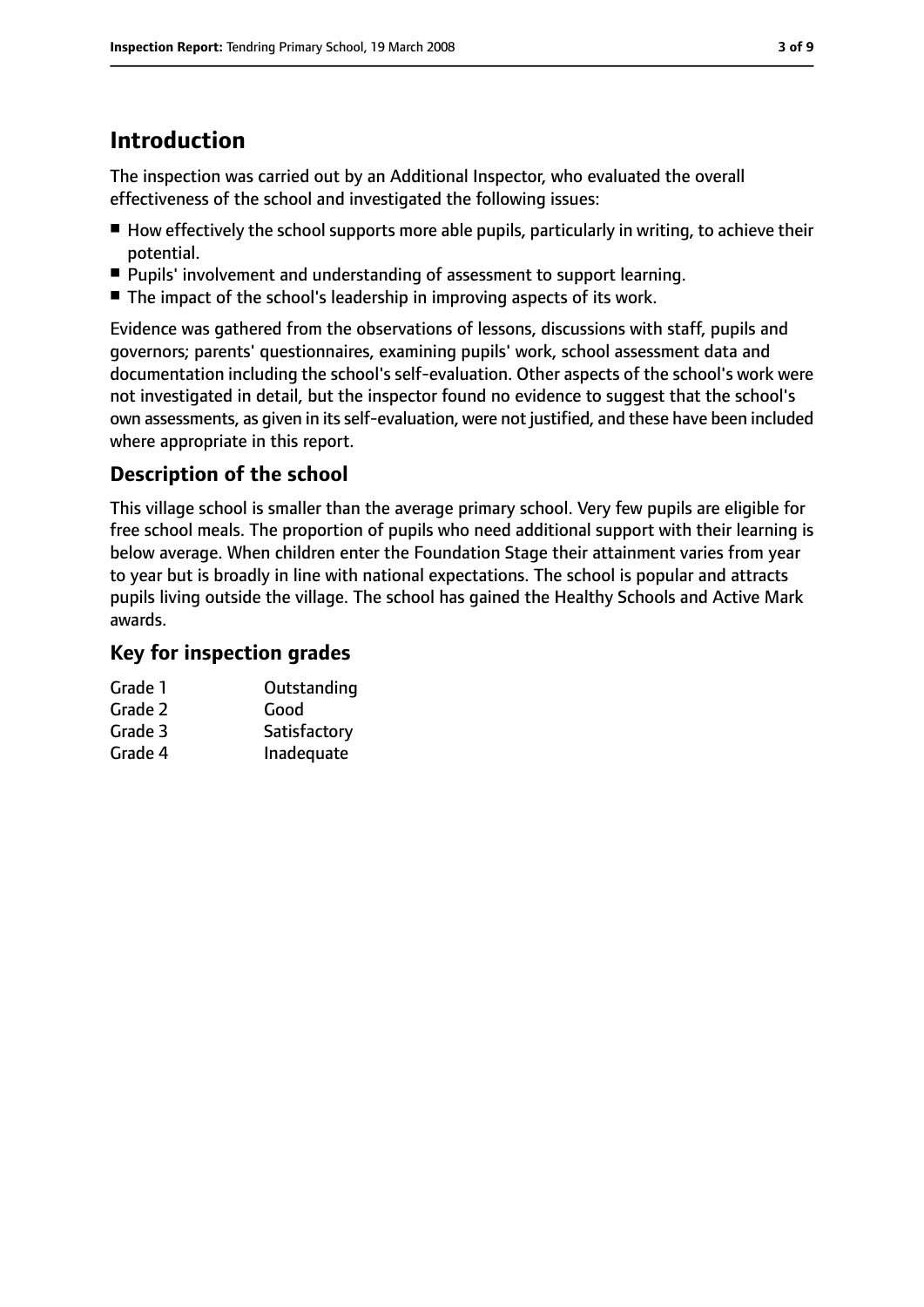## **Overall effectiveness of the school**

#### **Grade: 1**

The school provides a very caring and nurturing environment for its pupils. Parents are very appreciative of the school. 'Tendring is a fantastic school where the children are happy, friendly and keen to learn' commented one parent, echoing the views of many. Governors, pupils and their parents are right to be proud of their school because it is excellent.

Care, guidance and support are exemplary. Pupils are particularly well cared for, and their personal development and well-being are outstanding. Arrangements for their care and protection are appropriately in place, and pupils report that they feel extremely safe and secure. They look after each other very well and demonstrate a high level of understanding of how to stay healthy. The school listens carefully to its pupils and values their ideas and suggestions. 'Playground buddies' help those pupils who need a friend. The school council has been involved in improving the school and has plans to develop the playground further. Pupils thoroughly enjoy school and say that 'learning is great fun, especially when we work together.' Pupils enjoy everything that the school has to offer, reflected in their consistently good attendance. They quickly become eager and confident learners, cooperating exceptionally well with each other during lessons and at playtimes. Their social, moral, spiritual and cultural development is outstanding. Behaviour is excellent.

By the time they leave the school at Year 6, pupils reach exceptionally high standards overall and particularly in mathematics and science. Standards in English are above average and improving, and accurate target setting for pupils is helping to challenge the more able pupils to make even better progress. The high standards achieved and mature attitudes to learning ensure that pupils are very well prepared for secondary education and the world beyond. Achievement is excellent because the school makes outstanding provision for pupils' learning. The quality of teaching from all staff is consistently high and is strongly supported by an extremely carefully planned curriculum that includes a very wide range of additional learning opportunities. Staff are not complacent however, and have identified aspects to enhance the school's effectiveness, for example, through extending the curriculum to improve the development of pupils' skills.

An increasing range of after-school activities is offered to pupils, covering a wide range of sporting and other pursuits. These are greatly enjoyed by pupils and appreciated by parents. French is taught across Key Stage 2 and the curriculum is enriched through residential visits and themed events that successfully motivate pupils to learn. These initiatives help broaden the curriculum further and contribute well to pupils' cultural development. For example, the recent 'Africa Week' offered pupils opportunities to develop skills including art and design. On another occasion, an art exhibition was enjoyed by pupils and enabled parents and others to see the good work achieved by the pupils. These events raised awareness and enhanced pupils' sense of community and citizenship.

Leadership and management are outstanding. The headteacher has a very clear vision and strong commitment to raising standards and improving provision. By working closely with staff and governors, she is increasing the school's effectiveness further. Staff are particularly committed and welcome the opportunities to help take the school forward. Governors are knowledgeable and are becoming increasingly effective in their role. They now offer an effective balance of support and challenge to the headteacher. Parents are very positive in their views of the school and express their confidence and trust in the headteacher and staff. As part of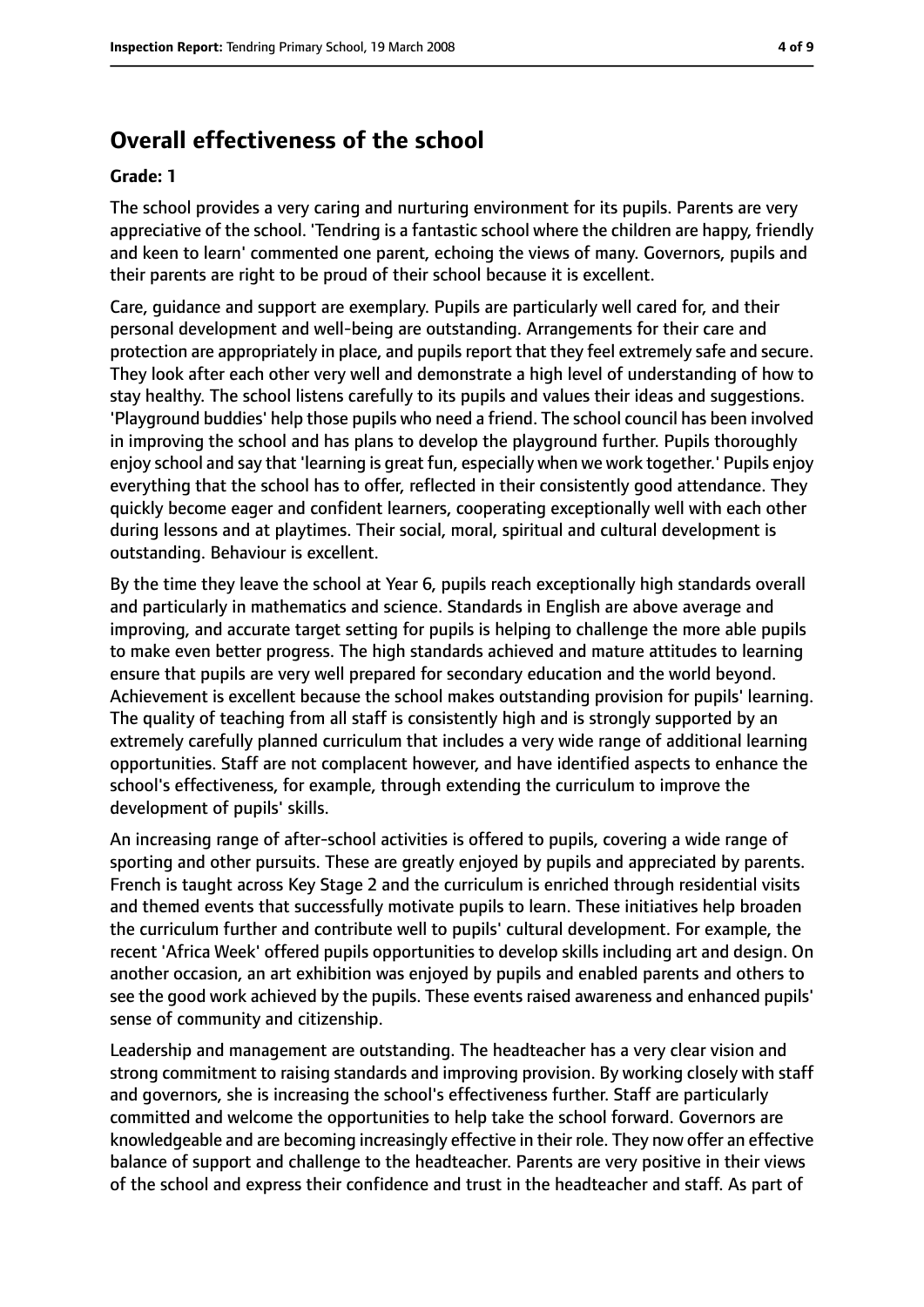its highly thorough self-evaluation, provision is analysed and appropriate developments are prioritised. The school improvement plan is clear, comprehensive and focuses on precisely the right things. Because the school is very self-critical it tends to be too modest in its grading of aspects of school life because it feels rightly that there is always something to improve or refine. The newly formed senior management team is beginning to develop leadership further. There has been good improvement since the previous inspection and all the issues identified at that time have been addressed. The school has made significant strides in the last year. Exemplary leadership, a shared and cohesive drive to improve give the school an excellent capacity to improve.

The school uses an increasing amount of data to analyse pupils' performance. In the past, this has not always been used effectively by teachers to set challenging targets for every pupil. This has now been addressed. Systems are in place to map the progress of individual pupils and to provide additional support at an early stage when needed. Therefore, pupils of all abilities, including the gifted and talented and those who find learning more difficult, are very effectively supported. Consequently, the overwhelming majority of pupils make swift progress and do their very best. Precise targets are set for English and mathematics and pupils are clear as to how they support their progress. Work is marked appropriately, although it does not always give enough information to pupils as to how to develop further.

#### **Effectiveness of the Foundation Stage**

#### **Grade: 1**

The Foundation Stage is exceptionally effective because children are provided with a very firm foundation for their future learning. They make very rapid progress and are well supported across the curriculum, so they enter Year 1 with standards that are above those expected of their age. Teaching is excellent. Children enjoy the wide range of challenging tasks because they are interesting and well suited to their abilities. Relationships are excellent and there are close links with parents. This enables children to settle in very quickly and to become increasingly confident and independent. They thrive in a very purposeful, happy and challenging atmosphere. Children are eager to learn and build securely on previous skills because the curriculum is extremely well planned and stimulating. The Foundation Stage is very well managed and teachers keep very careful check of children's progress.

#### **What the school should do to improve further**

■ Improve marking so that pupils have a clearer understanding of how to improve their work.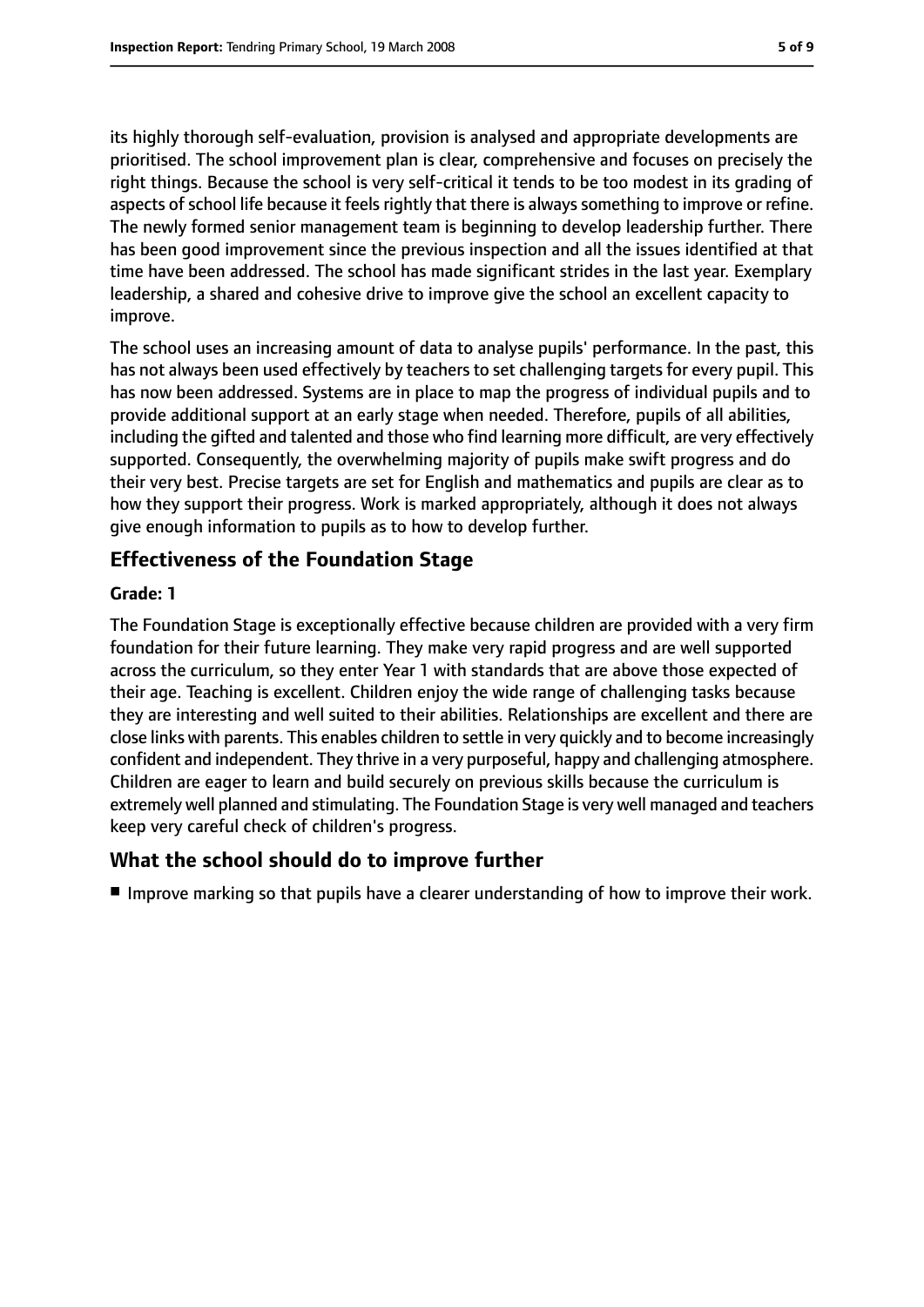**Any complaints about the inspection or the report should be made following the procedures set out in the guidance 'Complaints about school inspection', which is available from Ofsted's website: www.ofsted.gov.uk.**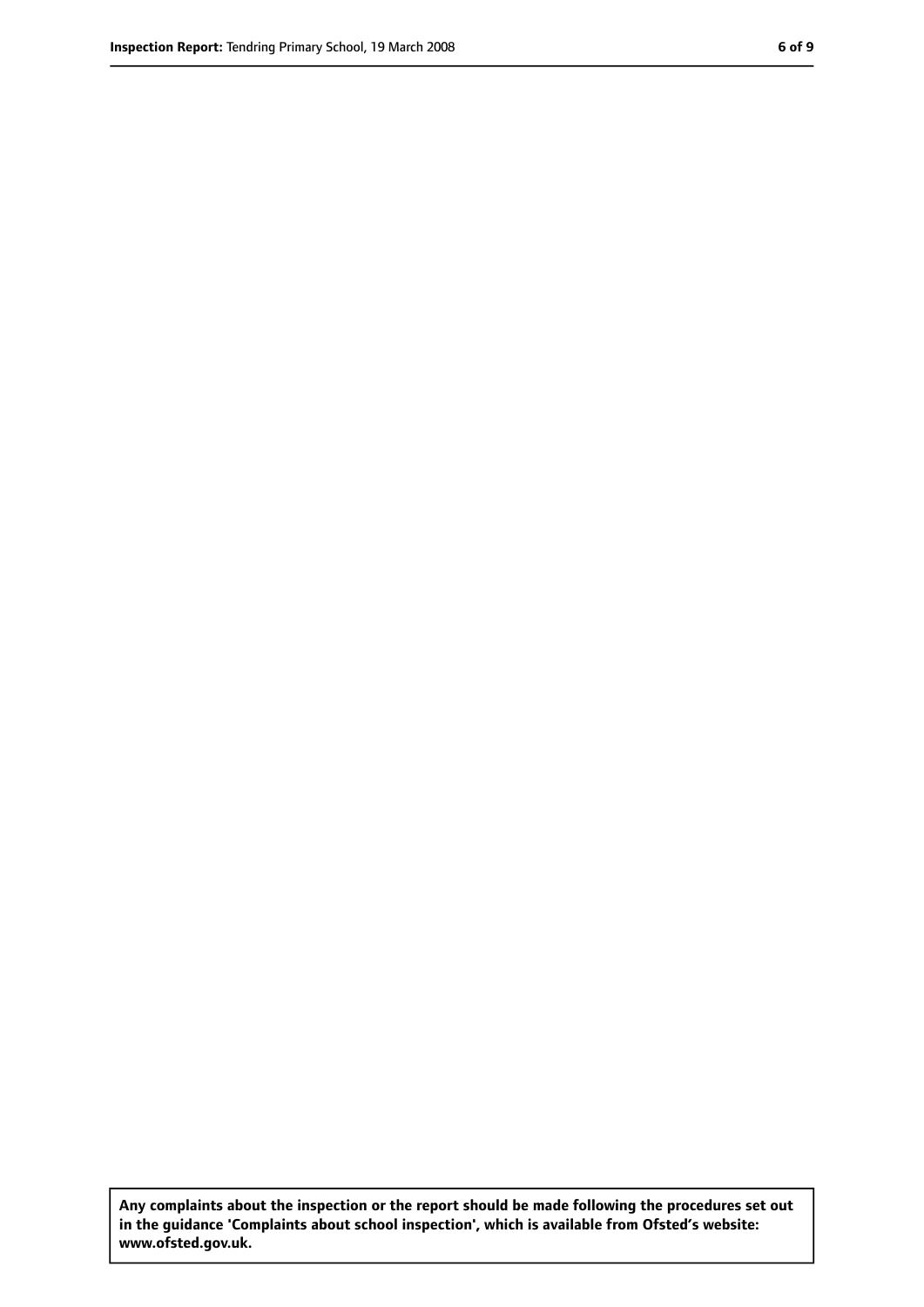#### **Annex A**

# **Inspection judgements**

| $^{\backprime}$ Key to judgements: grade 1 is outstanding, grade 2 good, grade 3 satisfactory, and | <b>School</b>  |
|----------------------------------------------------------------------------------------------------|----------------|
| arade 4 inadequate                                                                                 | <b>Overall</b> |

## **Overall effectiveness**

| How effective, efficient and inclusive is the provision of education, integrated<br>care and any extended services in meeting the needs of learners? |     |
|------------------------------------------------------------------------------------------------------------------------------------------------------|-----|
| Effective steps have been taken to promote improvement since the last<br>inspection                                                                  | Yes |
| How well does the school work in partnership with others to promote learners'<br>well-being?                                                         |     |
| The effectiveness of the Foundation Stage                                                                                                            |     |
| The capacity to make any necessary improvements                                                                                                      |     |

#### **Achievement and standards**

| How well do learners achieve?                                                                               |  |
|-------------------------------------------------------------------------------------------------------------|--|
| The standards <sup>1</sup> reached by learners                                                              |  |
| How well learners make progress, taking account of any significant variations between<br>groups of learners |  |
| How well learners with learning difficulties and disabilities make progress                                 |  |

#### **Personal development and well-being**

| How good is the overall personal development and well-being of the<br>learners?                                  |  |
|------------------------------------------------------------------------------------------------------------------|--|
| The extent of learners' spiritual, moral, social and cultural development                                        |  |
| The extent to which learners adopt healthy lifestyles                                                            |  |
| The extent to which learners adopt safe practices                                                                |  |
| How well learners enjoy their education                                                                          |  |
| The attendance of learners                                                                                       |  |
| The behaviour of learners                                                                                        |  |
| The extent to which learners make a positive contribution to the community                                       |  |
| How well learners develop workplace and other skills that will contribute to<br>their future economic well-being |  |

#### **The quality of provision**

| How effective are teaching and learning in meeting the full range of the<br>learners' needs?          |  |
|-------------------------------------------------------------------------------------------------------|--|
| How well do the curriculum and other activities meet the range of needs<br>and interests of learners? |  |
| How well are learners cared for, quided and supported?                                                |  |

 $^1$  Grade 1 - Exceptionally and consistently high; Grade 2 - Generally above average with none significantly below average; Grade 3 - Broadly average to below average; Grade 4 - Exceptionally low.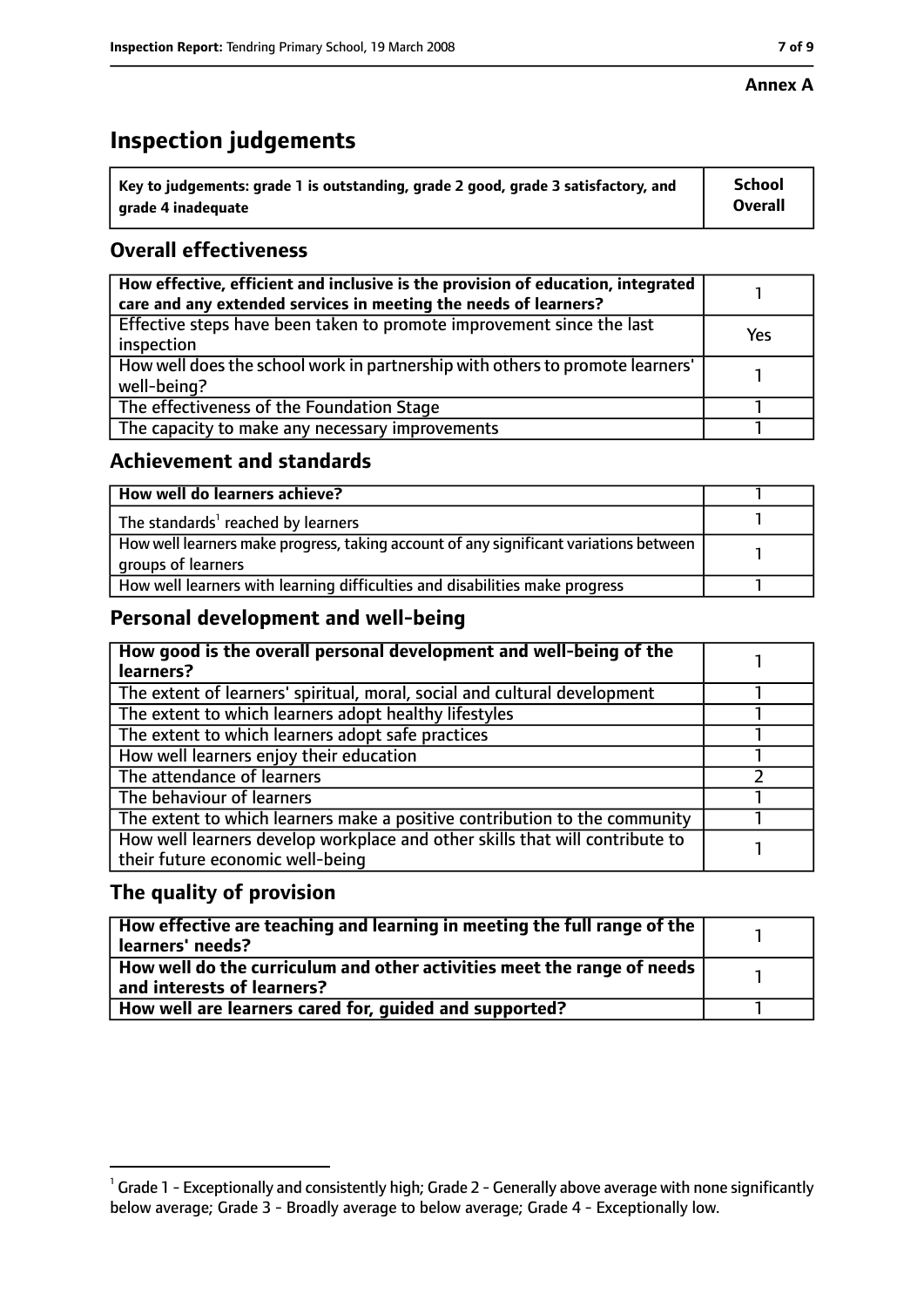# **Leadership and management**

| How effective are leadership and management in raising achievement<br>and supporting all learners?                                              |     |
|-------------------------------------------------------------------------------------------------------------------------------------------------|-----|
| How effectively leaders and managers at all levels set clear direction leading<br>to improvement and promote high quality of care and education |     |
| How effectively leaders and managers use challenging targets to raise standards                                                                 |     |
| The effectiveness of the school's self-evaluation                                                                                               |     |
| How well equality of opportunity is promoted and discrimination tackled so<br>that all learners achieve as well as they can                     |     |
| How effectively and efficiently resources, including staff, are deployed to<br>achieve value for money                                          |     |
| The extent to which governors and other supervisory boards discharge their<br>responsibilities                                                  |     |
| Do procedures for safequarding learners meet current government<br>requirements?                                                                | Yes |
| Does this school require special measures?                                                                                                      | No  |
| Does this school require a notice to improve?                                                                                                   | No  |